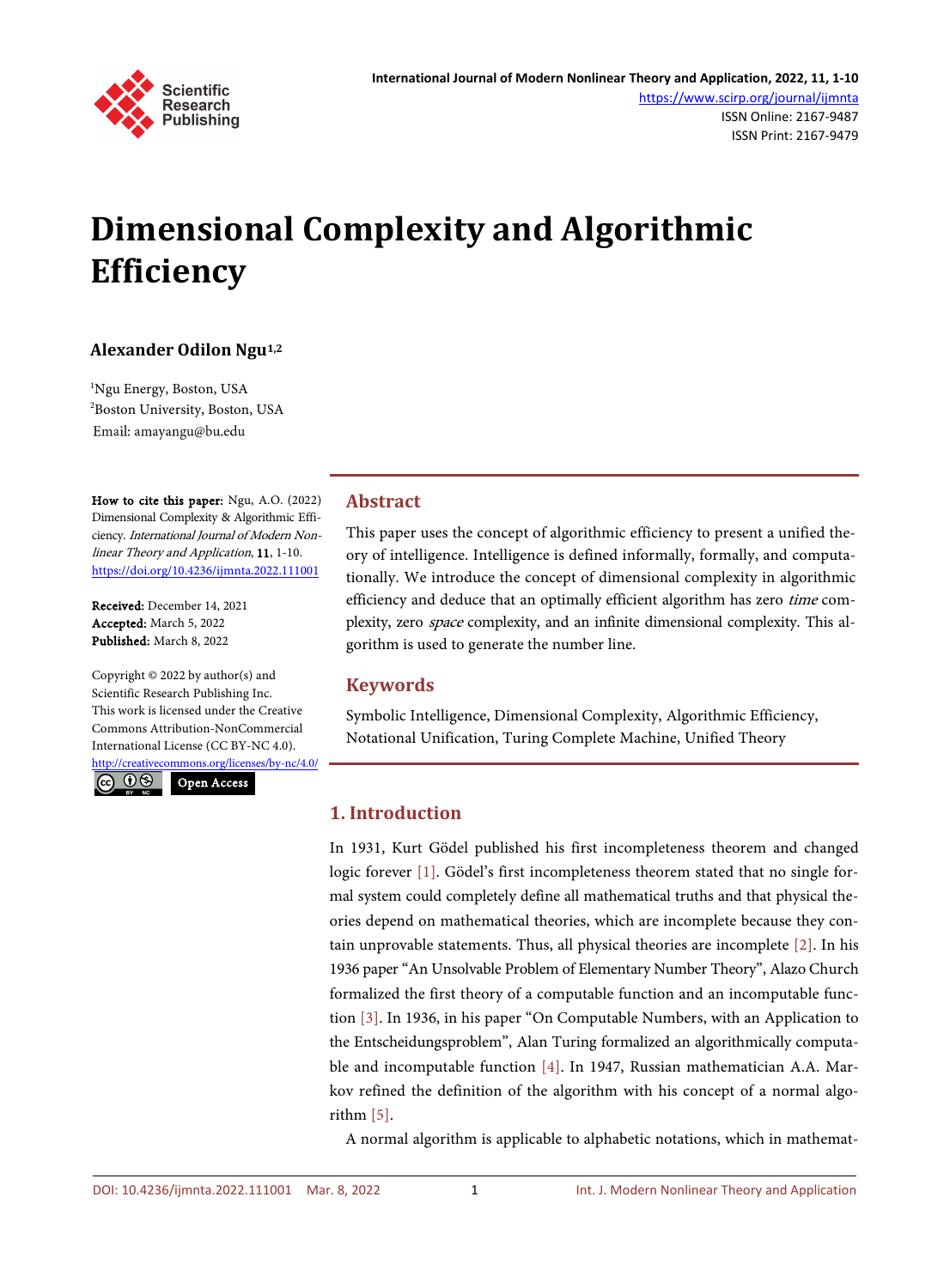ics are defined as a finite set of distinguishable notations or symbols [\[5\].](#page-9-1) Normal algorithms are akin to Turing machines or partial recursive functions [\[6\].](#page-9-2)

Gödel's incompleteness theorems, Turing's incomputability theorem, and Markov's normal algorithm were monumental because they pointed out an encapsulating boundary around mathematical theories, finitary algorithms, and computable functions resulting from incompleteness and inconsistency and or incomeputability. This paper aims to show that algorithmic efficiency can be more completely determined by not only accounting for the complexity of the computation that an algorithm carries out but also the complexity of the algorithm itself. This understanding is used to define intelligence as an abstraction or formalization of generality then.

## **2. Complexity**

How do we compare algorithms to measure their efficiency? Typically, algorithmic efficiency is measured by complexity. Computational complexity can be measured in space and time. Space complexity denotes space required for execution, and Time complexity denotes the number of operations required to complete execution [\[7\].](#page-9-3) Time complexity is measured by the number of iterations it takes for an algorithm to execute, and *Space* complexity is measured by the amount of memory or space required for the algorithm to execute.

Theoretically, minimizing Time complexity and Space complexity should increase the efficiency of an algorithm. With this understanding, we can deduce that the optimally efficient algorithm has close to zero Time complexity and zero Space complexity. This paper theorizes that unifying Space and Time complexity will give us Dimensional complexity. Time complexity, Space complexity, and Dimensional complexity are needed to completely define all finitary algorithms.

With this, we can deduce that an optimally efficient finitary algorithm has zero Time complexity, zero Space complexity, and an infinite Dimensional complexity. Thus finitary algorithms have Dimensional complexities that are less than infinite.

#### **3. Completeness and Consistency**

Finitary algorithms are useful for solving problems, but there is no fundamental algorithm to compare finitary algorithms to. As aforementioned, this makes calculating the efficiency of a finitary algorithm inconsistent and complicated. A system outlined by Kurt Gödel measures algorithms by their completeness and consistency.

In his paper "On Formally Undecidable Propositions of Principia Mathematica and Related Systems" published in 1931, Kurt Gödel outlines his two theorems of incompleteness and inconsistency. Gödel's theorems outlined the foundational limitations of mathematics and its axiomatic framework [\[8\].](#page-9-4) I describe Gödel's theorems as "bolting a door in front of logic".

First Incompleteness Theorem: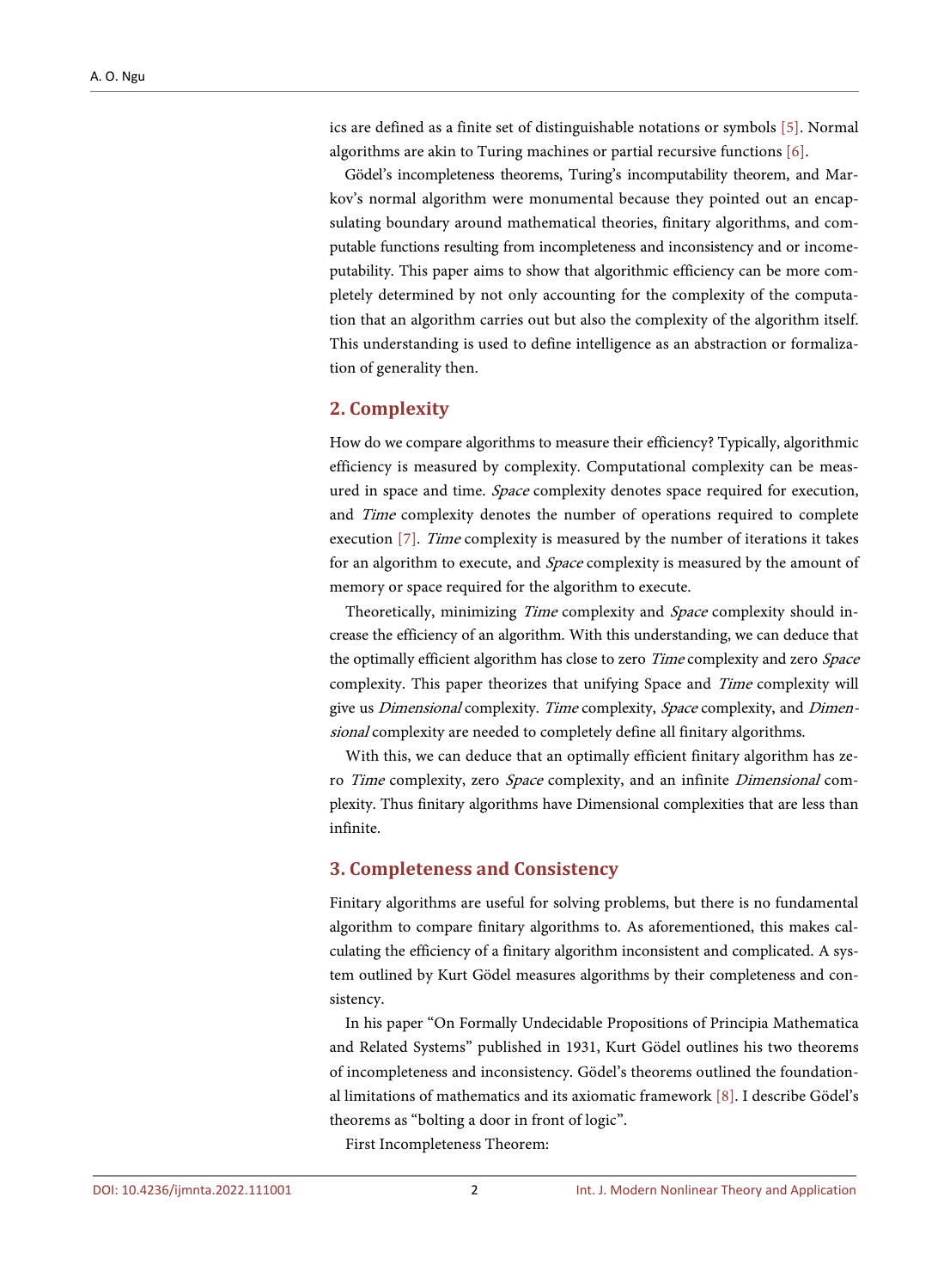"Any consistent formal system F within which a certain amount of elementary arithmetic can be carried out is incomplete, i.e., there are statements of the language of F which can neither be proved nor disproved in F".

Second Incompleteness Theorem:

"For any consistent system F within which a certain amount of elementary arithmetic can be carried out, the consistency of F cannot be proved in F itself".

Gödel's first incompleteness theorem stated that no single formal system could completely define all mathematical truths [\[9\].](#page-9-5) Gödel's second incompleteness theorem confirms the unprovability of consistency [\[10\].](#page-9-6) It is asserting that no mathematical theory can prove its consistency. The result of Gödel's theorems is that mathematics could never completely model language. In 1973 British scientist Alan Turing published a paper "On Computable Numbers with an Application to the Entscheidung Problem", where he introduced the Turing machine which formalized an algorithmically computable function [\[11\].](#page-9-7) Turing confirmed Gödel's incompleteness theorems in computation by showing that computers translate axioms that are incomplete due to in-computability. Turing's in-computability is the problem that arises when attempting to design a Turing complete architecture with the capacity of implementing arbitrary algorithms. This is known as a universal computing machine [\[4\].](#page-9-0) Essentially a Turing complete system behaves as an access point to infinite memory or information. Computability theory further outlined that incompleteness is a fundamental property of finitary algorithms. Are infinitary algorithms the most complete and consistent? How do we measure the completeness and the consistency of an algorithm? Essentially, this means that until a complete and consistent theory is deduced to explain the emergence, interactions, and evolution of finitary algorithms that door will remain locked.

If the governing rules of all algorithms are infinitary, then the hypothetical question Gödel will ask is which algorithm is most complete and consistent, finitary or infinitary algorithms? Are finitary algorithms fundamentally incomplete and inconsistent? This paper aims to show that finitary algorithms are fundamentally incomplete and inconsistent without a baseline algorithm as a frame of reference to make them complete and consistent. This baseline algorithm is intelligence, which is informally defined as Infinitesimally-infinitely-finite that is completelyinfinitely-incomplete and consistently-infinitely-inconsistent based on the requirements of Gödel's completeness and consistency theorems. This baseline algorithm governs the emergence, interaction, and evolution of all subsequent algorithms.

#### **4. Upper and Lower Bounds**

In 1892, P. Bachmann's published his book Analytische Zahlentheorie where he introduced the Big-O notation for comparing algorithmic efficiencies by matching an algorithm's growth effort with standard functions [\[12\].](#page-9-8) The 5 asymptotic notations are Big-O or  $O($ ), little-o or  $o($ ), Big-Omega or  $Ω($ ), little-omega or  $ω($ ),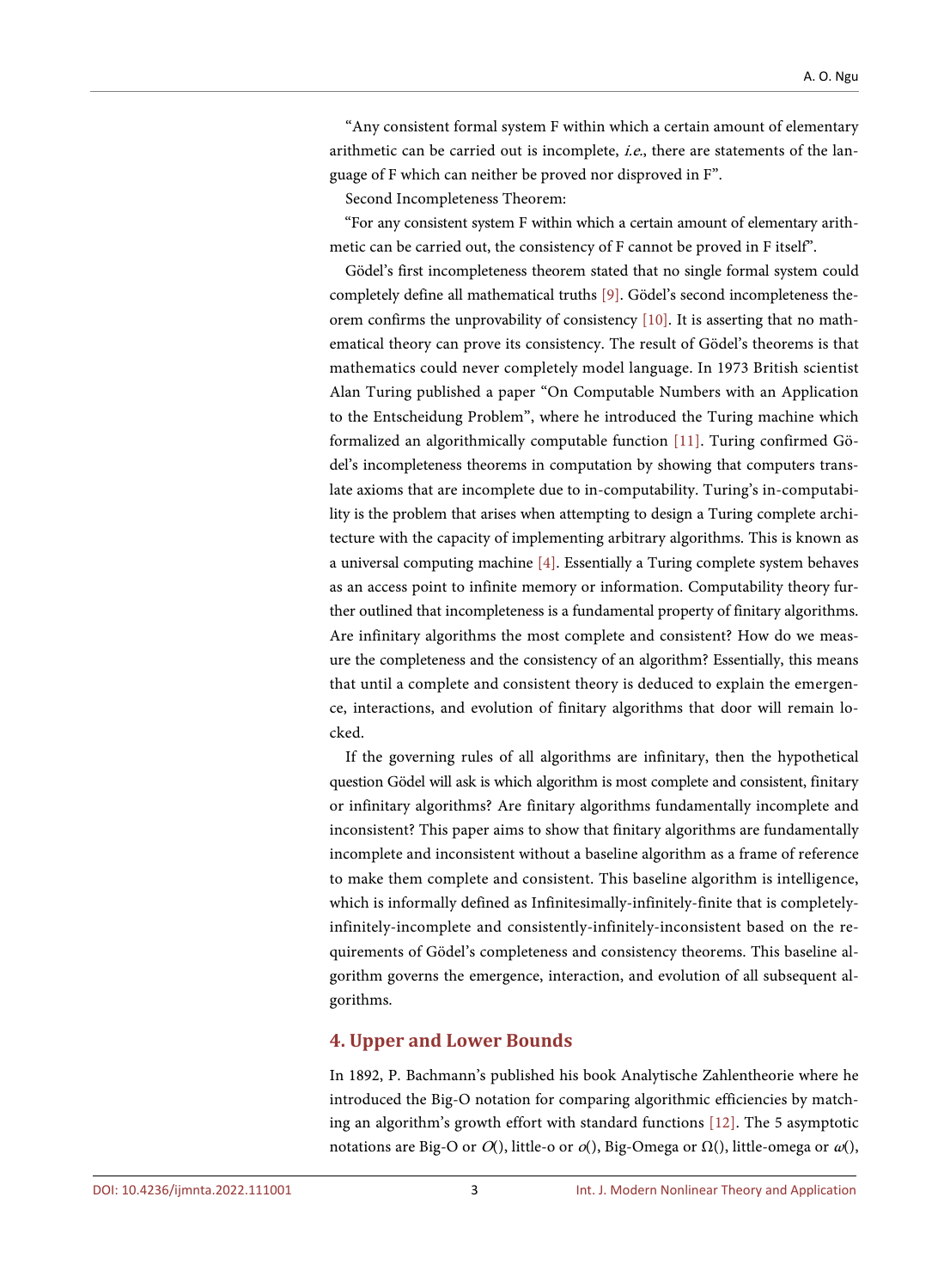and Big-Theta or  $\Theta()$ . Essentially Big-O or O() describes a tight upper bound on the growth of an algorithm and little-o or o() describes an algorithm whose up-per bound cannot be tight [\[12\].](#page-9-8) Big-Omega or  $\Omega$ () describes an algorithm with a tight lower bound and little-omega or  $\omega$ () describes an algorithm with a loose lower bound. This paper builds on the work of P. Bachmann and mathematician Donald Knuth's definitions of these notations. In 1976, Donald Knuth published a paper "Big Omicron O and big Omega Ω and big Theta  $Θ$ ", where he fine-tuned the definitions of these notations.

<span id="page-3-0"></span>When an algorithm has a tight upper bound and tight lower bound, we describe the algorithm with Big-Theta or Θ() [\[12\].](#page-9-8) Algorithms that admit both Big-O or  $O($ ) and Big-Omega or  $\Omega($ ) are said to be asymptotically optimal. These asymptotic notations are represented in [Figure 1](#page-3-0) below from CSc 345—Analysis of Discrete Structures from The University of Arizona. In the figure, <sup>n</sup> denotes Space complexity and effort denotes Time complexity. [Table 1,](#page-3-1) shows the limit



Figure 1. Space (n) complexity and Time (effort) complexity and their relationship with the 5 corresponding asymptotic notations [\[12\].](#page-9-8)

<span id="page-3-1"></span>Table 1. Asymptotic analysis of corresponding notations [\[13\].](#page-9-9)

| Notation                | Common Name                       | Limit Test                                                        |
|-------------------------|-----------------------------------|-------------------------------------------------------------------|
| $f(n) \in O(g(n))$      | Asymptotic Upper Bound            | $\lim_{x\to\infty}\left \frac{f(x)}{g(x)}\right <\infty$          |
| $f(n) \in o(g(n))$      | Asymptotically Negligable         | $\lim_{x\to\infty}\frac{f(x)}{g(x)}=0$                            |
| $f(n) \in \Omega(g(n))$ | Asymptotic Lower Bound            | $\lim_{x\to\infty}\frac{f(x)}{g(x)} > 0$                          |
| $f(n) \in \omega(g(n))$ | <b>Asymptotically Dominant</b>    | $\lim_{x\to\infty}\left \frac{f(x)}{g(x)}\right =\infty$          |
| $f(n) \in \Theta(g(n))$ | <b>Asymptotically Tight Bound</b> | $0 < \lim_{x\to\infty} \left  \frac{f(x)}{g(x)} \right  < \infty$ |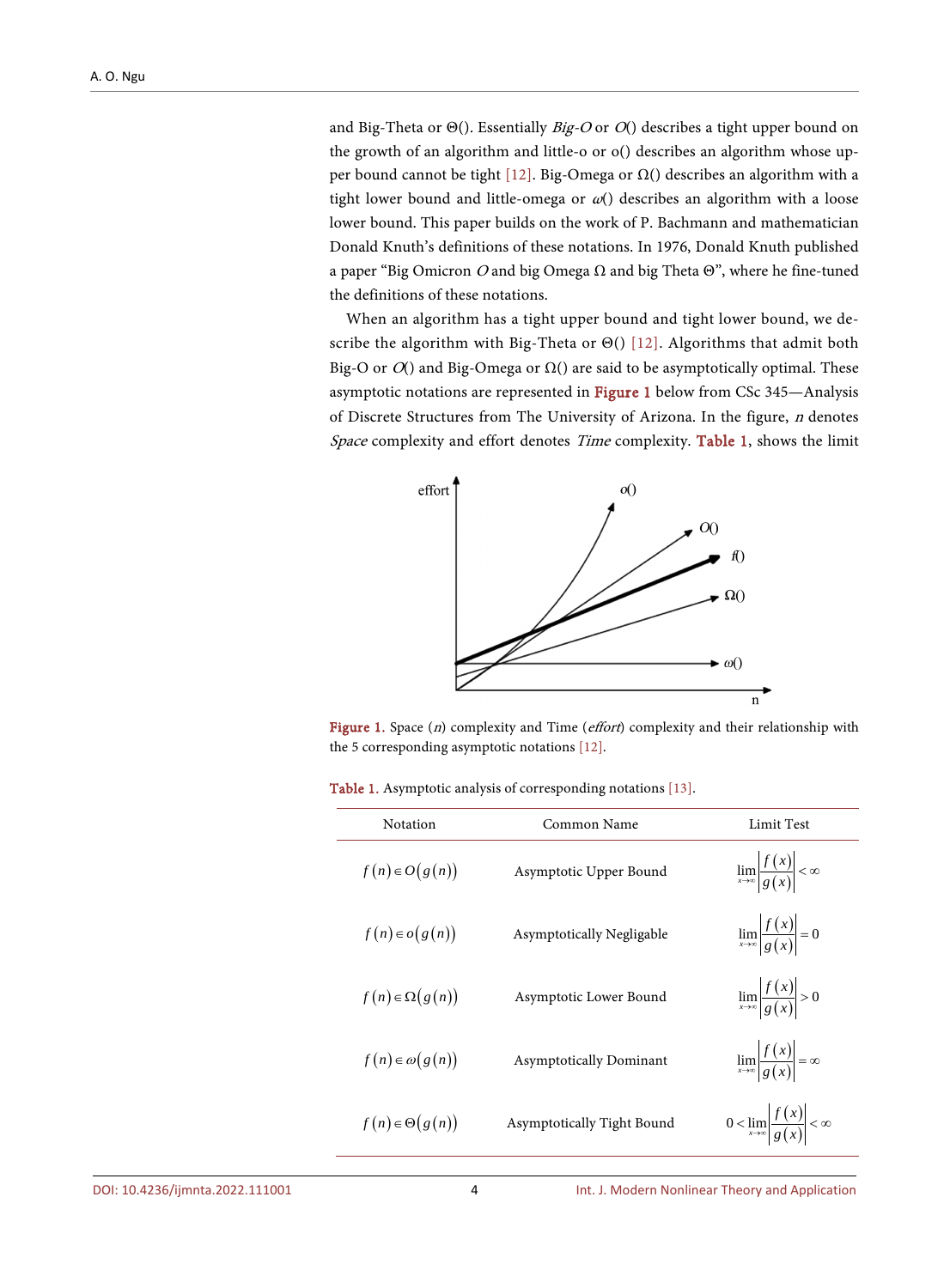behavior of corresponding notations. In essence, The notation  $f(n) = O(g(n))$ where  $|f|$  is bounded above tightly by g. The notation  $f(n) = o(g(n))$  where f is bounded loosely above by g. The notation  $f(n) = \Omega(g(n))$  where f is bounded tightly below by g. The notation  $f(n) = \omega(g(n))$  where f is bounded loosely below by g. The notation  $f(n) = \Theta(g(n))$  where f is bounded both tightly above and below by g. The notation  $f(n) \sim g(n)$ ) where f is equal to g with a limit of 1 as  $\lim_{n\to\infty}$ f(n)/g(n) = 1.

We can unify all four notations  $o$ ,  $O$ ,  $\Omega$  and  $\omega$ , into two notations that govern a pair of notations each as in notations  $\Theta$  and  $\sim$ . Where  $\Theta$  is the unified tight bounds as defined by Donald Knuth and  $\sim$  is the unified loose bound. When notation  $f(n) \sim g(n)$ ) where f is equal to g with a limit of 1 as  $\lim_{n\to\infty} f(n)/g(n) = 1$ , governing the loose upper bound little-o  $o()$  and loose lower bound little-omega  $ω($ ). The notation  $f(n) = Θ(g(n))$  where f is bounded both tightly above  $O($ ) and tight below  $Ω()$  by g. Mathematician Donald Knuth's 1976 paper showed that the limit behavior of  $f(n) = \Theta(g(n))$  is both  $f(n) = \Theta(g(n))$  and  $f(n) = \Omega(g(n))$ [\[14\].](#page-9-10) 

Knuth defined as:

$$
f(x) = \Omega(g(x)) \Leftrightarrow g(x) = O(f(x))
$$
 (1)

<span id="page-4-0"></span>This means the limit  $\lim_{n\to\infty}$   $f(n)/g(n)$  of notation  $f(n) = \Theta(g(n))$  is greater than zero but less than infinity  $(0, \infty)$ . Essentially  $f(n) \sim g(n)$  is infinitary or continuous and  $f(n) = \Theta(g(n))$  finitary or discrete. Unifying finitary and infinitary algorithms reduces to the equal sign notation "=". Knuth's established the equivalence between the 5 notations  $o$ ,  $O$ ,  $\Theta$ ,  $\Omega$ ,  $\omega$ , and the number line [\[15\].](#page-9-11) Knuth's unification notation ( $\Theta$ ) is equivalent to the "≈" on the real number line as shown in [Figure 2](#page-4-0) below. Despite the fact that "=" and the "≈" fit on the real number line "<,  $\leq$ ,  $\leq$ ,  $\leq$ ,  $\geq$ ,  $\geq$ ", We aim to simplify the notations further. The "=" governs the infinitary algorithm and the "≈" governs the finitary algorithm.

Notation



Figure 2. The number line with corresponding notations and formalized abstraction of intelligence.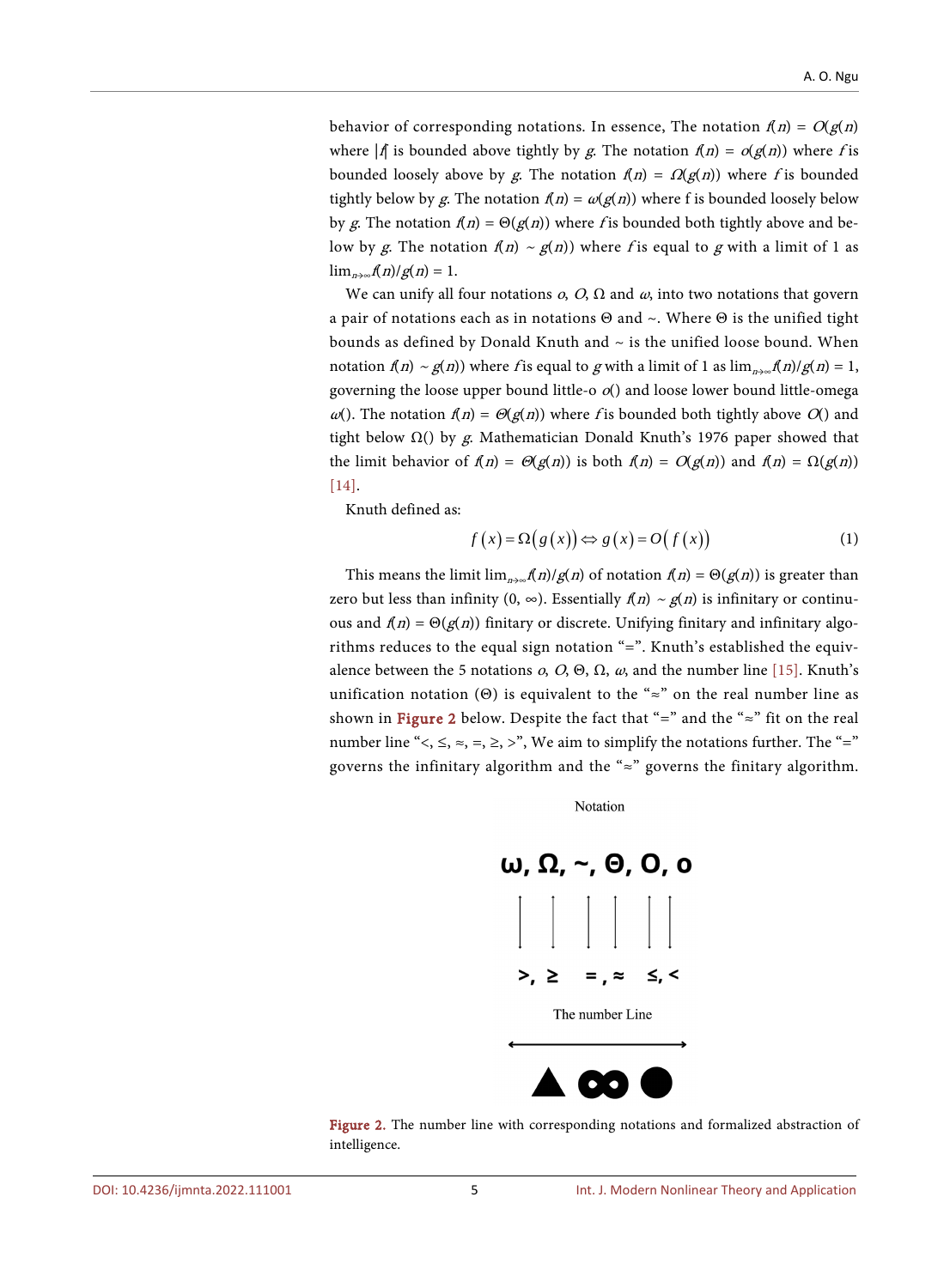Unifying finitary  $(\Theta)$  with infinitary  $(\sim)$  is equivalent to unifying the notations "= and ≈". We aim to simplify the six notations below into three notations while preserving the number line as seen in my illustration in [Figure 2.](#page-4-0) The notation that I present in this paper is ∆∞Ο, where the notation Ο denotes finitary algorithms, the notation ∆ denotes infinitary algorithms and the notation ∞ denotes infinite dimensionality. The 5 aforementioned notations  $o$ ,  $O$ ,  $\Theta$ ,  $\Omega$ ,  $\omega$ , the number line, and the formal definition of intelligence are used to define a complete and consistent Intelligent Engine or Turing complete machine as shown in the illustrations I designed in [Figures](#page-5-0) 3-7. Thus intelligence is an abstraction or formalization of generality.

<span id="page-5-0"></span>

Figure 3. Algorithmic Intelligence is defined formally as ∆∞Ο and informally as Infinitesimally-infinitely-finite (∆ denotes Time complexity ∞ denotes Dimensional complexity and O denotes Space complexity).

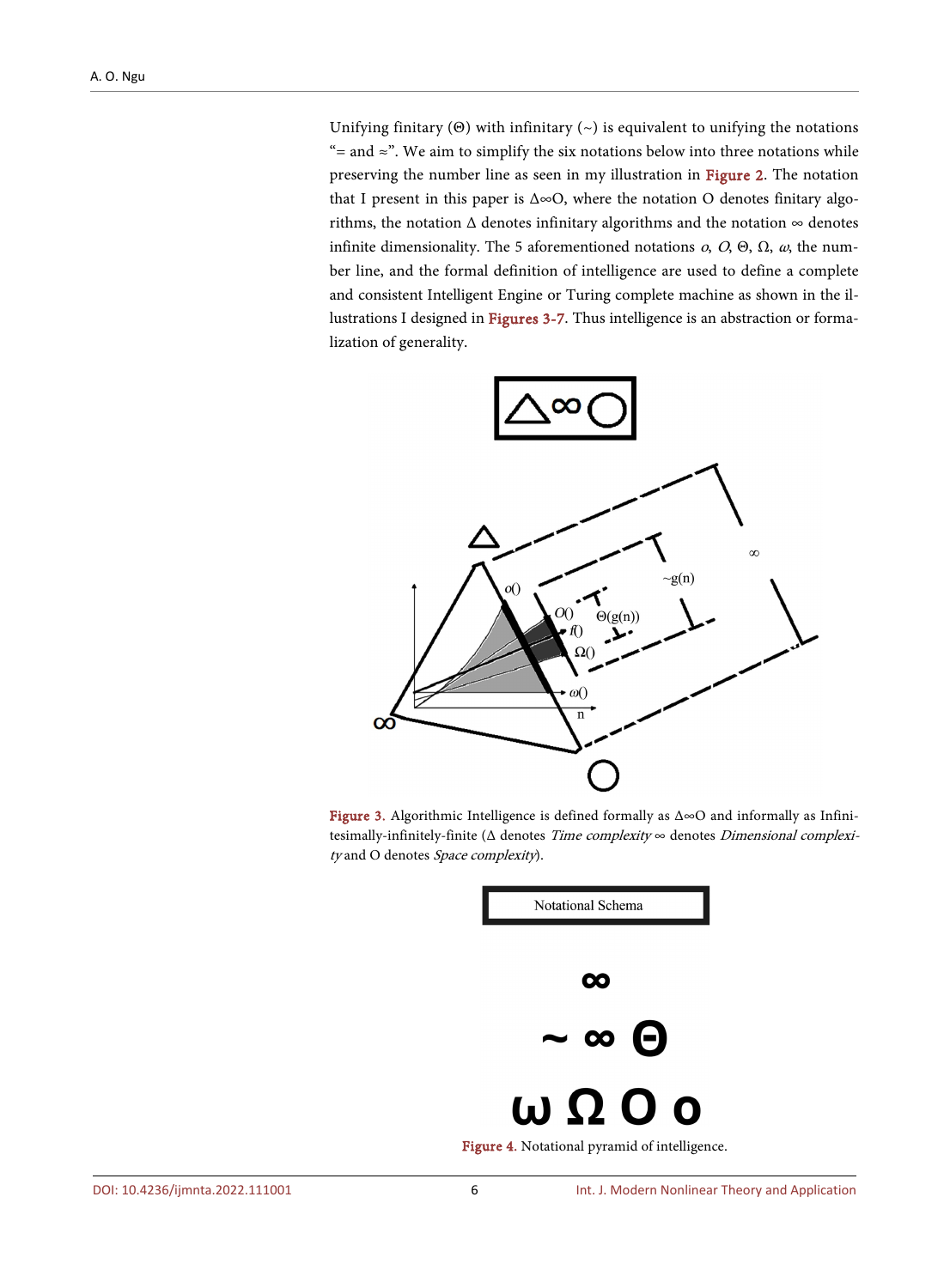

<span id="page-6-0"></span>Figure 6. Intelligence, defined formally, informally, and computationally ( $\Delta$  connotes infinitesimal and denotes Time complexity.  $\infty$  connotes infinity and denotes Dimensional complexity. Ο connotes finite and denotes Space complexity).

<span id="page-6-1"></span>

Figure 7. Intelligence engine. Defined formally as ∆∞Ο and informally as Infinitesimally-infinitely-finite.

# **5. From the "=" to the "∞"**

Robert Recorde, circa 1510 to 1558, is usually cited as the first to use the equal-tosign "=" symbol in his work. Recorde used the two parallel lines to represent equali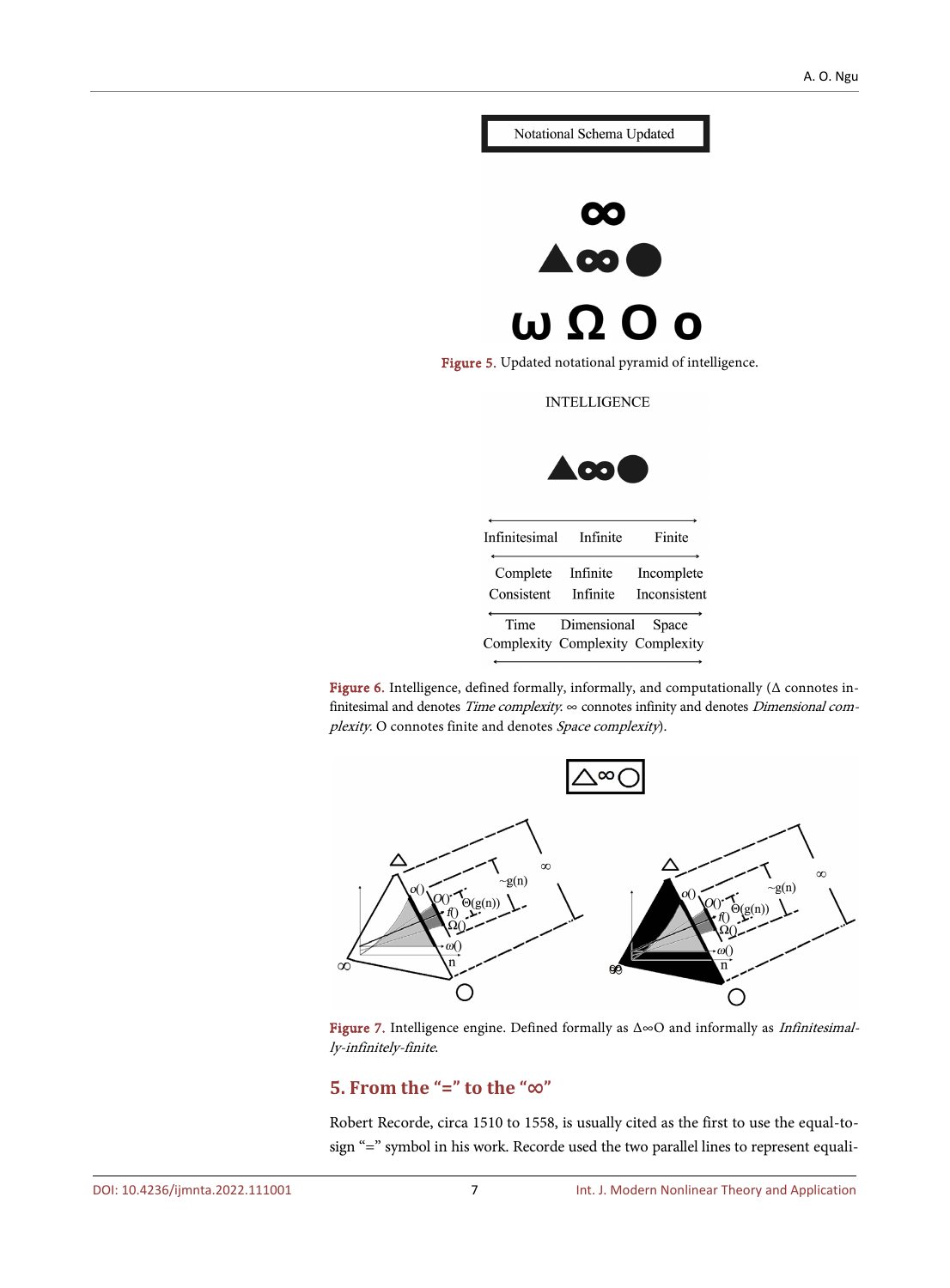ty between two things [\[16\].](#page-9-12) Before the equal sign came into common use, there were other forms of expression of equality. In Florian Cajori's work A History of Mathematical Notations: Vol.1—Notations in Elementary Mathematics, pages 297- 298, he showed that the "=" sign was not generally accepted in academia until 1631. It was adopted as the symbol of equality in some influential works in England including Thomas Harriot's Artis analyticae praxis, Willian Outhtred's Clavis Mathematicae, and Richard Norwood's Trigonometri[a \[17\].](#page-9-13) 

Symbols are used as a shorthanded way of simplifying ideas. They are discrete representations of continuous ideas. The equal Sign "=" is an abbreviation of expressing the idea "is equal to" symbolically. In mathematics, ":=" means "is denoted by" or "is defined as". Asserting equality "=" does not mean the same thing as denoting ":=", which does not assert equality. For example,  $X$  denotes  $Y$  is represented formally as  $X: = Y$ , and X is equal to Y is represented formally as  $X = Y$ . The ambiguity between  $X: = Y$  and  $X = Y$  has created a pervasive use of the equal sign "=" in symbology. Essentially the symbol of equality "=" has been incorrectly used to mean "denote" and this misuse has effectively complicated our understanding of the relationship between finitary and infinitary algorithms. Unifying finitary and infinitary algorithms comes down to the definition of the equal sign notation  $"=""$ .

In Steven G. Krantz's 2016 paper titled A Primer of Mathematical Writing, he writes "The dictionary teaches us that 'A connotes B' means that A suggests B, but not in a logically direct fashion" [\[18\].](#page-9-14) Denotation implies an explicit relationship and connotation implies an indirect relationship. Denotation and connotation co-exist but denotation is primary and connotation is secondary. This paper builds on the definitions of Recorde and Knuth by unifying connotation "=:" and denotation ":=". In summary, unifying both will mean finding the relationship between ":=" and "=:", where connotation "=:" or "=" is infinitesimal and denotation ":=" or "≈" is finite as shown in **Figure 2**. The Informal definition of intelligence as aforementioned is "infinitesimally-infinitely-finite" and the formal definition is "∆∞Ο".

#### **6. Dimensional Complexity**

This paper claims that a complete and consistent model of algorithmic efficiency requires Time complexity, Space complexity, and Dimensional complexity. We now use our algorithm of intelligence informally defined as infinitesimally-infinitely-finite and formally defined as ∆∞O to formalize *Time* complexity, *Space* complexity, and Dimensional complexity. Space complexity Ο has finite dimensionality, Time complexity ∆ has infinitesimal dimensionality, and Dimensional complexity  $\infty$  has infinite dimensionality. It is deduced that this optimally efficient baseline algorithm has zero *Time* complexity, zero *Space* complexity, and an infinite Dimensional complexity ∆∞Ο. This generalized abstraction of intelligence is illustrated i[n Figure 6](#page-6-0) and [Figure 7,](#page-6-1) where I outline the Triarchic relationship between ∆∞Ο.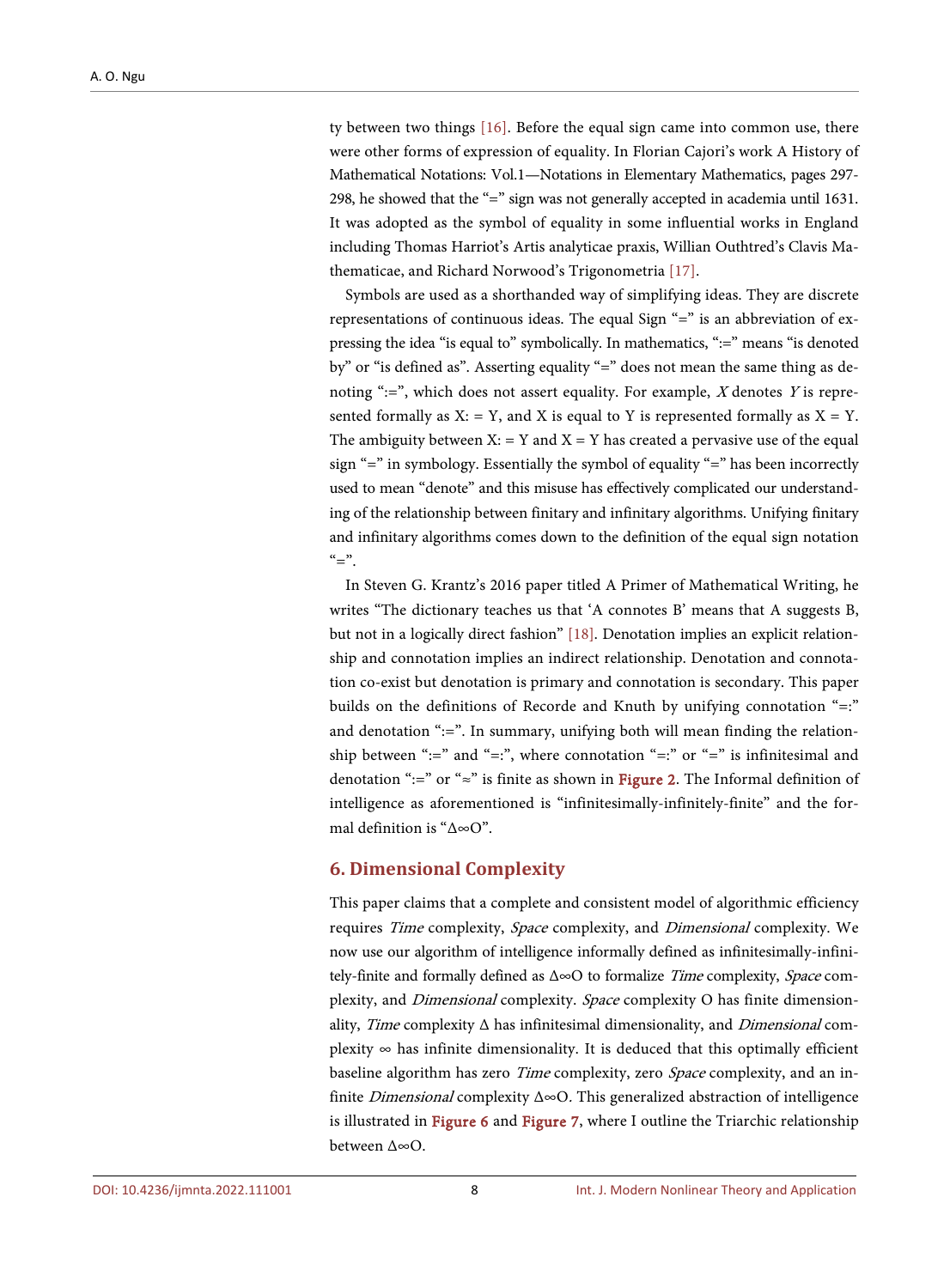In summary:

∆ connotes infinitesimal and denotes Time complexity.

- ∞ connotes infinite and denotes Dimensional complexity.
- Ο connotes finite and denotes Space complexity.

#### **7. Conclusions**

The purpose of this paper was to outline a theoretical framework of intelligence, informally, formally, and computationally. The concept of dimensional complexity in algorithmic efficiency was introduced and it was deduced that an optimally efficient algorithm has zero *Time* complexity, zero *Space* complexity, and infinite dimensional complexity. In essence, this paper shows intelligence is the algorithm of abstraction or a formalization of generality. The Algorithm is ∆∞Ο, where ∆ connotes infinitesimal and denotes *Time* complexity. ∞ connotes infinite and denotes dimensional complexity. Ο connotes finite and denotes Space complexity.

This algorithm was used to recreate the number line then. This paper shows that finitary algorithms have Dimensional complexities that are less than infinite which limits Time and *Space* complexity to non-zero. Hence the reason finitary algorithms are essentially birthed by infinitary algorithms. In computation, dimensional complexity is the non-infinite data set or input size of information that fundamentally limits the efficiency of an algorithm by increasing time and Space complexity. Future works include applying the generalized principles of intelligence from this paper in system design and optimization problems. Based on the issues discussed here, it is proposed that mathematics, computer science journals, and institutions adopt the ∆∞Ο relations of intelligence as defined above.

#### **8. Implication: The Genesis Algorithm**

This study implies that a generalized symbolic abstraction of intelligence "∆∞Ο" is complete and consistent. This fundamental representation of intelligence acts as an access point or conduit to infinite intelligence. Future research includes using this algorithm to access this intelligence.

#### **Conflicts of Interest**

The author declares no conflicts of interest regarding the publication of this paper.

#### **References**

- [1] Hosch, W.L. (2022) Incompleteness Theorem. Encyclopedia Britannica.
- <span id="page-8-1"></span><span id="page-8-0"></span>[2] Panu, R. (2013) Gödel's Incompleteness Theorems. Stanford Encyclopedia of Philosophy.
- <span id="page-8-2"></span>[3] Church, A. (1936) An Unsolvable Problem of Elementary Number Theory. American Journal of Mathematics, 58, 345-363. <https://doi.org/10.2307/2371045>